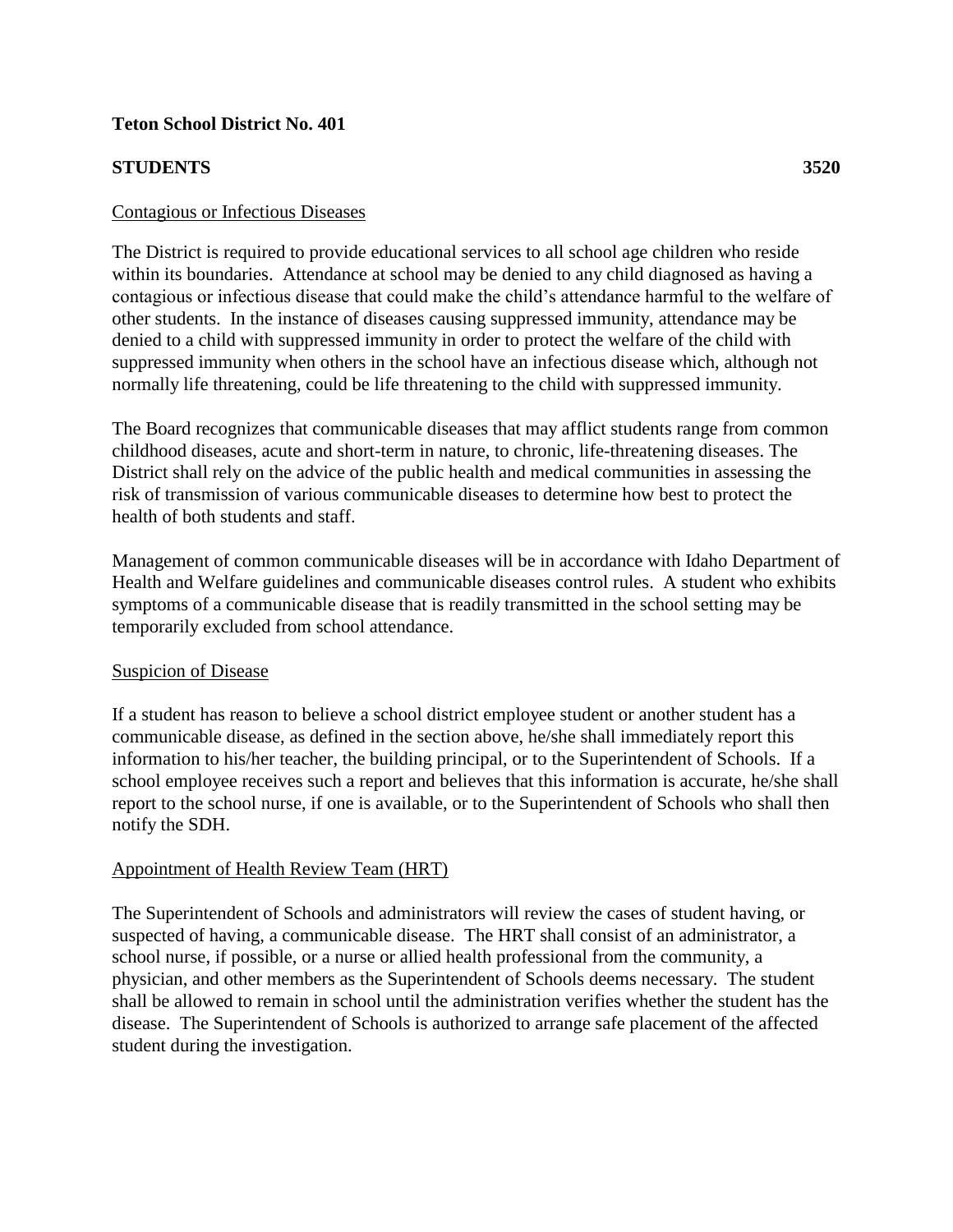### Confidentiality Requirements

Steps will be taken to protect the confidentiality of any student with a communicable disease. Therefore, the knowledge that any student has a communicable disease will be confined to those persons who have a direct need to know as determined by the Superintendent of Schools. Those persons will be provided with appropriate information and made aware of the requirements of confidentiality.

### Possibility of Exclusion Guidelines

In the case of a student who has a human retrovirus variously labeled Human Immunodeficiency Virus (HIV), and when certain health conditions exist in the school environment (e.g. measles or chicken pox) which could threaten the health of the affected student, the physician of the student will be notified by the school nurse, if one is available, or by the Superintendent of Schools. Exclusion from school will be at the discretion of the affected student's physician.

Students who complain of illness at school may be referred to the school nurse or other responsible person designated by the Board and may be sent home as soon as the parent or person designated on the student's emergency medical authorization form has been notified.

The District reserves the right to require a statement from the student's primary care provider authorizing the student's return to school. In all proceedings related to this policy, the District shall respect the student's right to privacy.

Parents of other children attending the school may be notified that their child has been exposed to a communicable disease without identifying the particular student who has the disease.

#### Student Education

The Board recognizes that responsible health education appropriate for students at various grade levels may help minimize the spread of infectious disease. In this regard, appropriate instructional materials about communicable diseases will be adopted by the Board for inclusion in the District's health curriculum.

#### Pediculosis (Head Lice)

## EXCLUSION FOR HEAD LICE

Pediculosis, also known as head lice, is a common condition in the school-age child. Pediculosis is highly contagious and easily spread from direct or indirect contact with the infested person and/or infested personal items.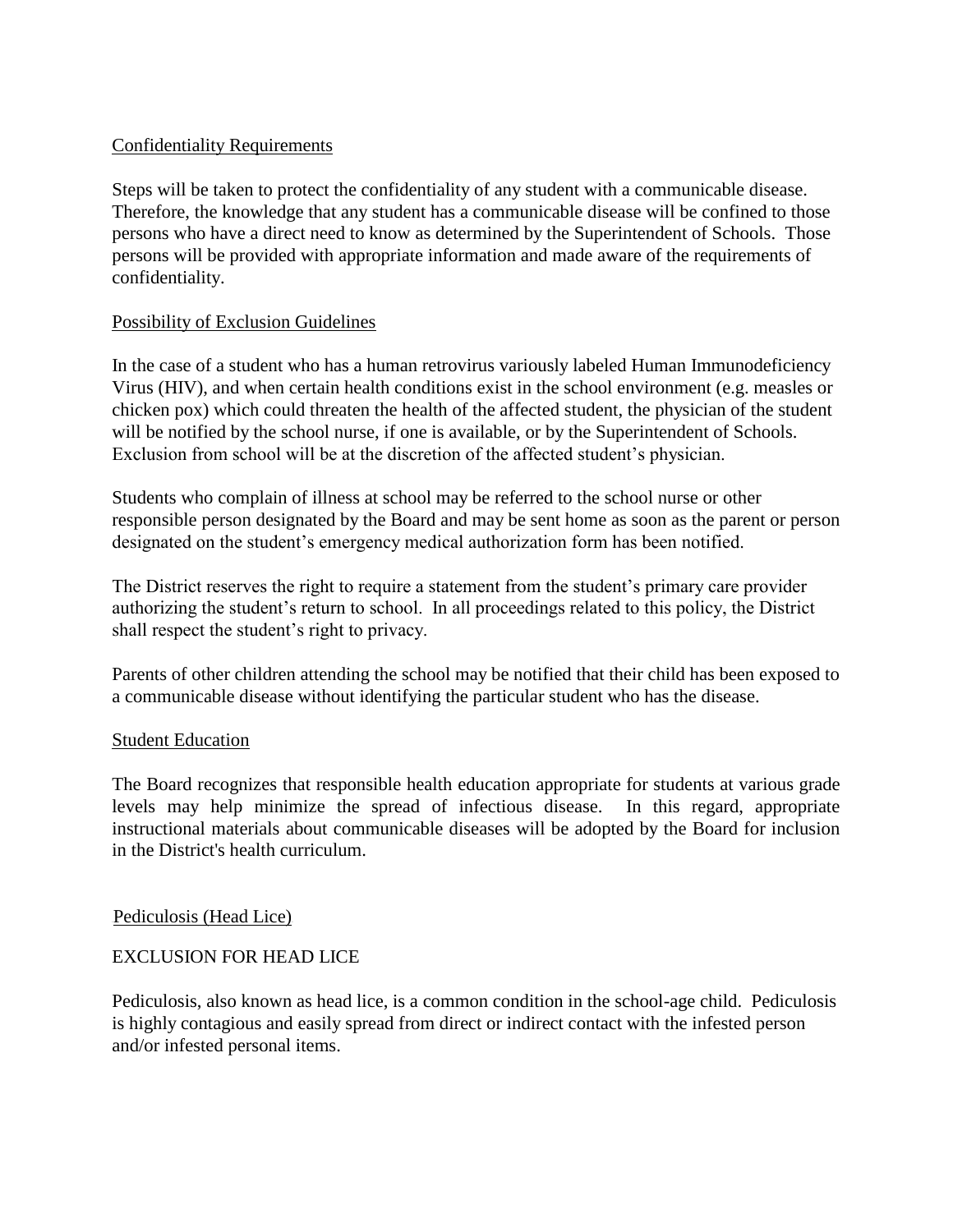The school principal or designee will screen students for head lice. If nits (egg cases) or lice are present, the student will be excluded from school until the student is nit- and lice-free or until a licensed physician, public health nurse, school nurse, or other person authorized by the Idaho Department of Health and Welfare determines that the student is no longer contagious. If the principal or designee later suspects or determines that the student is again contagious, the student will be excluded from school until the student meets the criteria set forth above.

## Case Finding

- 1. At the beginning of each academic year, all students, Kindergarten through grade five (K-5), may be examined for head lice. Any new student may be examined upon request for entry to school.
- 2. When a case is found, all the students in the same classroom will be examined. Also, a notification of head lice letter will be sent home to the parent/guardian of each student in the classroom the same day the case of head lice is discovered.
- 3. If five (5) or more students in one school appear to be infested, an examination of the entire school will be done.
	- a. With five (5) infested students in one school, examinations of the entire school will be done every two  $(2)$  weeks.
	- b. During the intervening period, the health care provider will reexamine the infested students.

## Administrative Hearing

- 1. Each infestation will be recorded, identifying the student's name, age, grade, teacher, bus number, date the infestation was discovered, type of treatment, and date student returned to school after treatment.
- 2. The parent/guardian of an infested student will be requested orally and in writing to come to school and take the student home. The parent/guardian will be shown some of the nits in order to:
	- a. Demonstrate that the student is infested; and
	- b. Enable the parent/guardian to see what a nit or louse looks like and, thus, gain the information needed to examine other family members for infestation.

4. Proof of treatment (note from physician or shampoo box top) must be given to the principal or designee prior to the student returning to school. The student will be reexamined for active pediculosis before readmission. If the student returns to school the same day as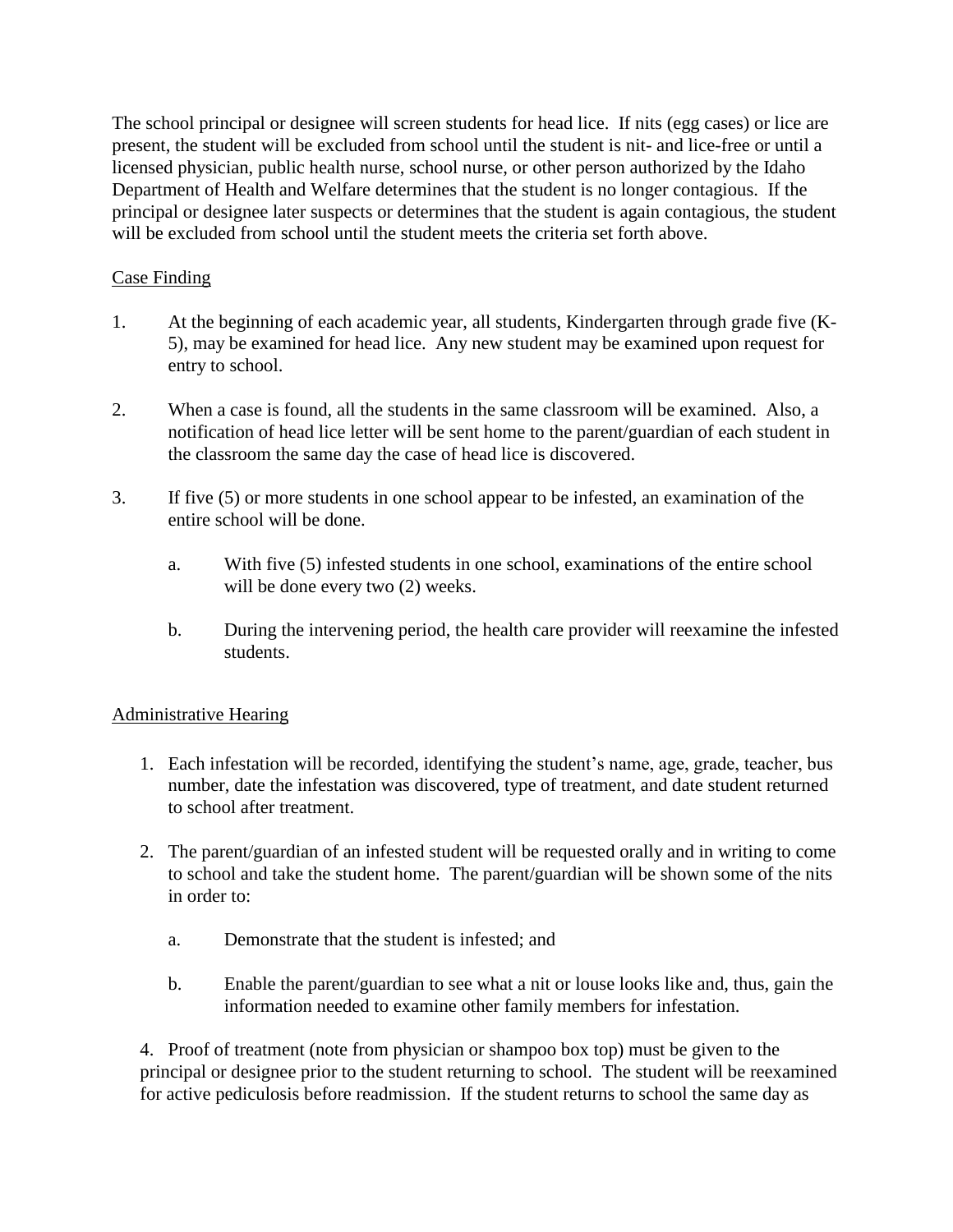diagnosis and treatment, the student must wear a different set of clothing. If the student returns without proof of treatment, and if the principal or designee suspects or determines that the student is still contagious, the student may be refused readmission to school and sent home with a copy of a second letter to the parent/guardian. The parent/guardian will also be sent a separate letter. If a student has been treated at least twice and is still coming to school with active pediculosis, the parent/guardian will be required to bring the student to school for seven (7) continuous school days to be checked before regular admission to school will be allowed.

5. If the principal or designee determines that the family cannot afford treatment, the principal may:

- a. Request direct follow-up by the local health department; or
- b. Arrange for medication to treat the infested student and infested members of his or her household. Medication may be furnished by the school district or by the principal or designee.

# **PREVENTING TRANSMISSION**

- 1. When an outbreak of pediculosis occurs at school, classroom activities involving body-tobody or head-to-body contact between students will be temporarily suspended.
- 2. During an outbreak, group work around classroom tables will be temporarily suspended or every other chair spacing used.
- 3. During an outbreak, students riding school buses will be required to sit in assigned seats limited to two (2) students per seat.
- 4. During an outbreak, teachers are required to:
	- a. Assign coat hooks in the classroom.
	- b. Encourage students to keep hats in coat sleeves or pockets.
	- c. Segregate clothes where adequate facilities for hanging coats are not available.
	- d. Suspend play on carpeted areas.
- 5. During an outbreak, the bedding in the nurse's office must be changed after it is used by a student.